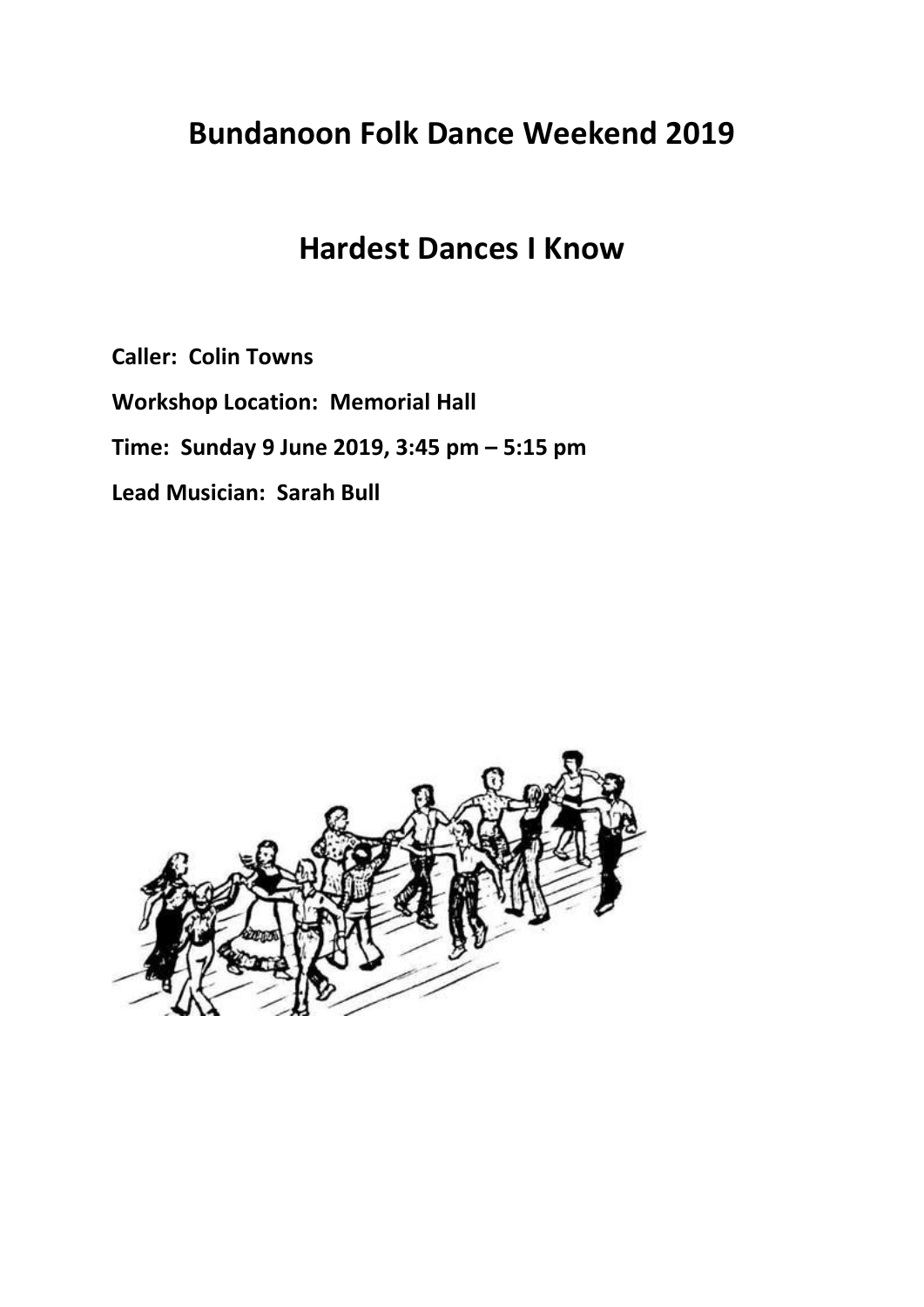Step Stately to the tune of Jack Pudding

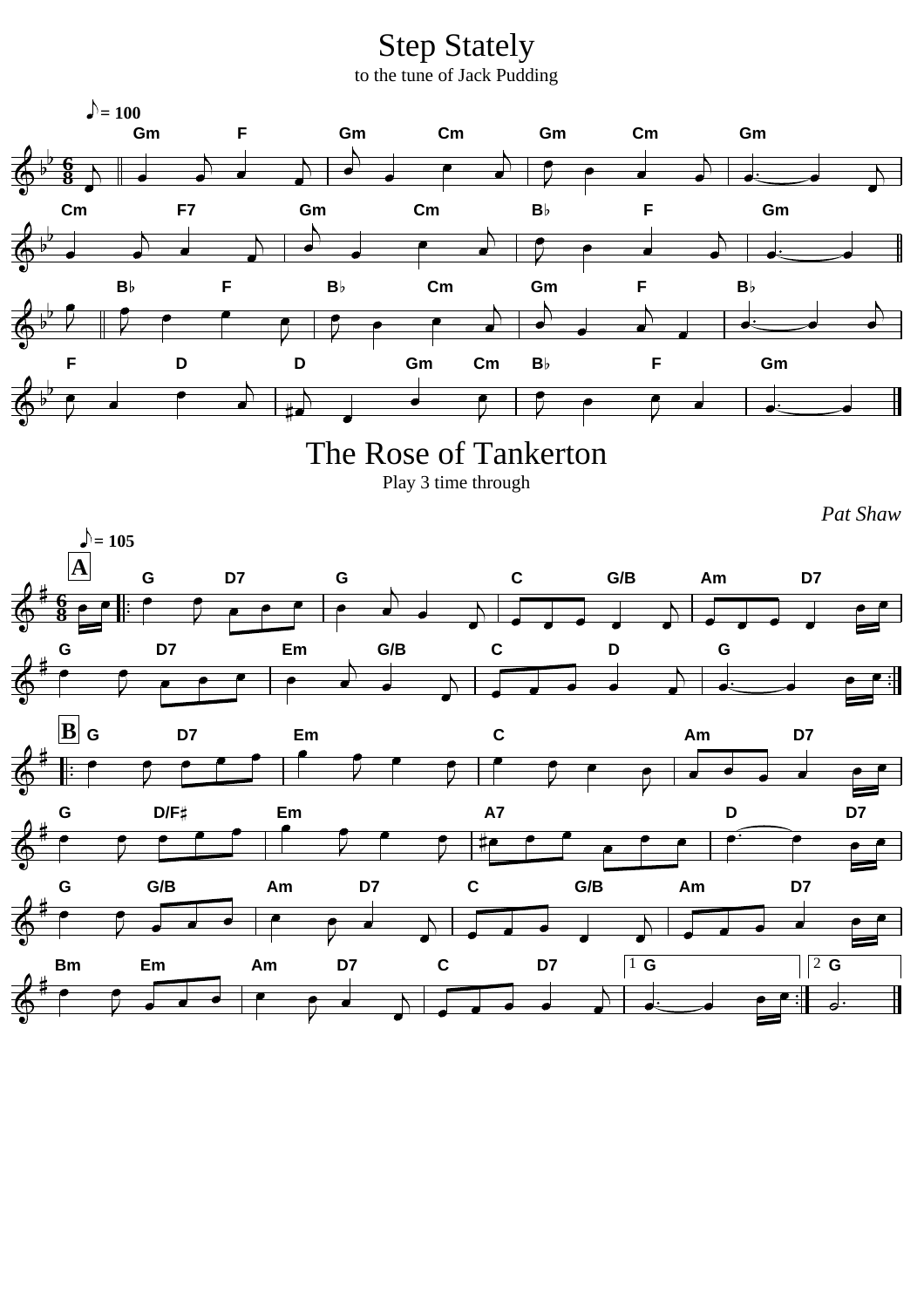Miss Avril's Delight

Play 5 times through

 $\triangle$  = 100 **A1 Dm B Gm Am Dm Gm C F Gm C 3 2 3** គ **2 2 2 F C Gm C F B Gm A7 Dm A7 Dm 2 3**  $\overline{\mathcal{C}}$ **2 2 A2 Dm B Gm Am F Gm C F Gm C 2 3** ていたい  $\bullet$ ē **2 2 F C Gm C F B Gm A7 Dm A7 Dm 2 3**  $\vec{A}$  $\overline{\phantom{a}}$ **2 2 B F F/E Dm Am Gm Gm/F C/E C7**  $\overline{\rho}$  $\overline{\bullet}$  $\overline{\boldsymbol{\sigma}}$  $\overline{c}$ F C7 F Gm C C7 p  $\sigma$  $\overline{\phantom{a}}$ ⋝ **F F/E Dm Am Gm Gm C7**  $\overline{\mathcal{A}}$  $\overline{\bullet}$  $\overline{\phantom{a}}$ ᆗ **F C Dm A7 Dm Gm A7 Dm** Miss Bedlington's Fancy Play 3 times through *Pat Shaw*  $\bigcirc$  = 100 **A C G Am C F Dm G C F G C F G C 2**  $\overline{\mathbf{O}}$ 蚕 **2 B G C G C G D7 G E Am Dm Am E7 Am** 香  $\bullet$  $\overline{\mathbf{o}}$  $\overline{\bullet}$ **G C C7 F Dm G G7 C F Em Am Dm G7 C**G  $\overline{\mathbf{O}}$ 

*Pat Shaw*